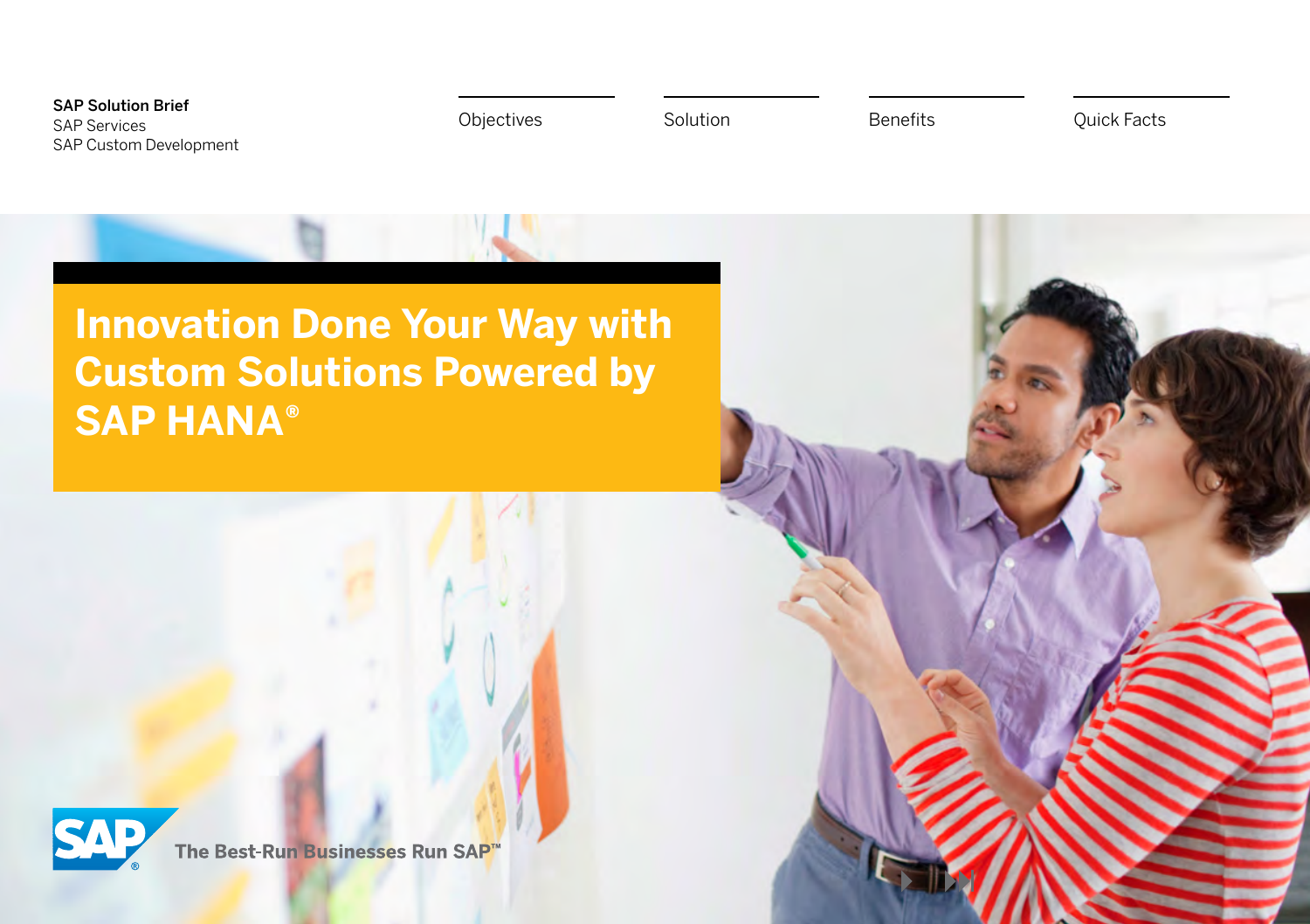<span id="page-1-0"></span>**Objectives** [Solution](#page-2-0) **[Benefits](#page-7-0) Benefits** [Quick Facts](#page-8-0)

# <span id="page-1-1"></span>**Your data, your solution**

By now, you've heard of the extraordinary power of the SAP HANA® platform to improve business processes by bringing together massive volumes of transactional data with instantaneous analytics. But what does this mean to you? How can you use SAP HANA to transform your business in ways that are unique to your organization and what you do?

With SAP HANA, your business can be transformed. SAP HANA helps you dramatically improve business process performance by allowing you to do things with your transactional systems that were never before possible.

Your organization is one of a kind – and while SAP offers a wide range of standard applications that are powered by SAP HANA, you may seek something more. After all, your goals as a business are as unique as your business itself. When it comes to improving business performance, satisfying your customers, and growing your business, the path you travel doesn't come with a road map and a set of instructions.

What you need is a customized way to put the power of SAP HANA to work for you – a way to harness your unique real-time transactional data to transform your business and maximize your ROI. This is where the SAP® Custom Development organization can help.

**[Your data, your solution](#page-1-1)**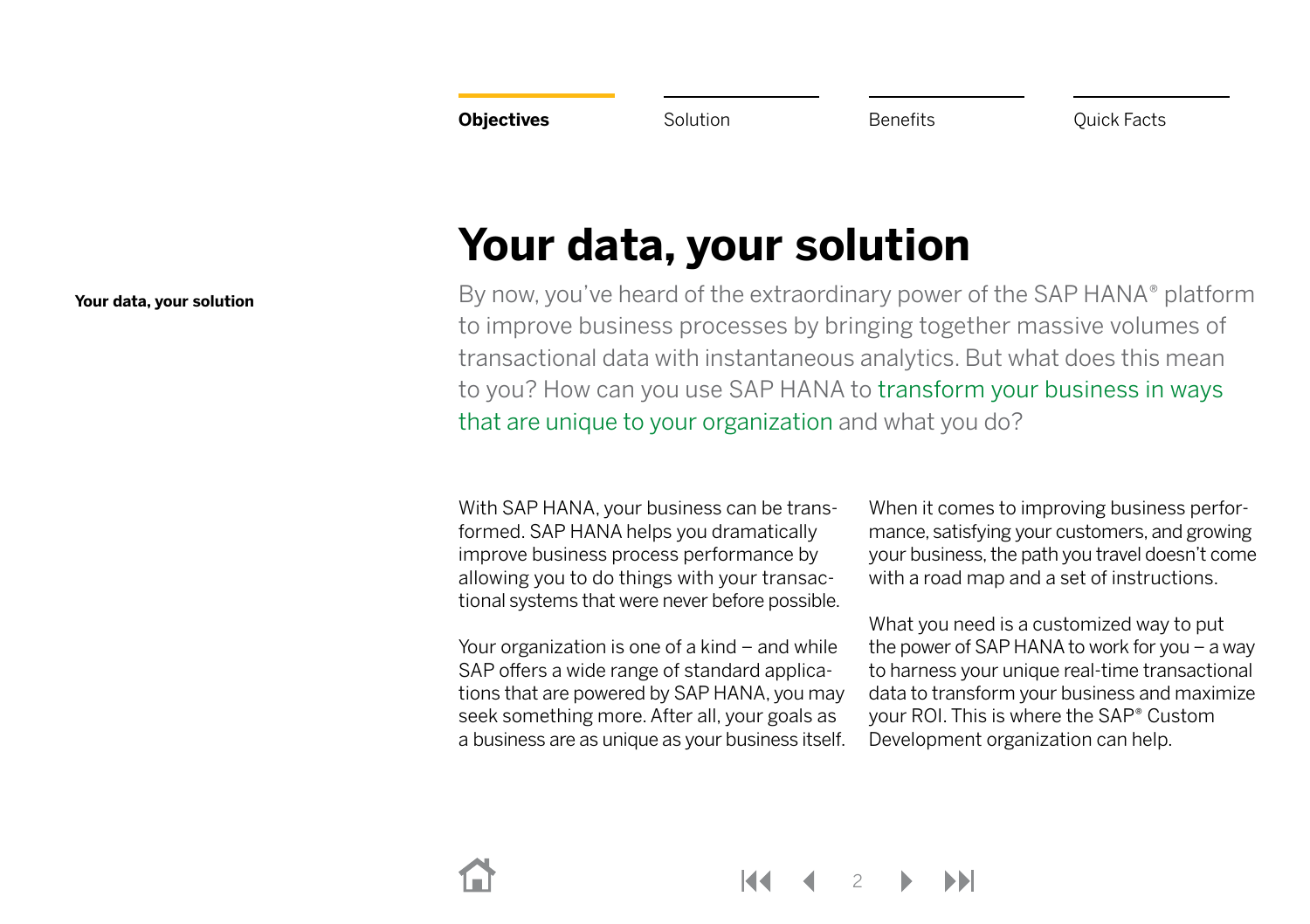<span id="page-2-0"></span>

## <span id="page-2-1"></span>**Capitalize on SAP HANA with SAP Custom Development**

At SAP Custom Development, we work with you to build customer-specific applications that leverage the power of in-memory computing and SAP HANA. Much more than a fast reporting tool, SAP HANA is an innovation platform that can help you drive performance throughout the enterprise.

As the world's foremost source of development expertise for SAP HANA, we've built a wide range of custom accelerators and applications to help companies run like never before.

SAP Custom Development is also the foremost source of expertise for developing custom applications based on SAP software – with unfettered access to SAP developers and the SAP software road map. Add to this a deep understanding of business processes in your industry, and you can see why we're uniquely qualified to provide you with fully integrated and customer-specific solutions based on SAP HANA today – solutions that have the power to transform the way you do business.

Imagine how individualized solutions powered by SAP HANA can transform your business.



3

**[Capitalize on SAP HANA with](#page-2-1)  [SAP Custom Development](#page-2-1)**

[Accelerate existing](#page-3-0)  [business processes](#page-3-0)

[Develop next-generation applications](#page-4-0)

[Migrate legacy applications](#page-5-0)

[Predictive analytics – and more](#page-6-0)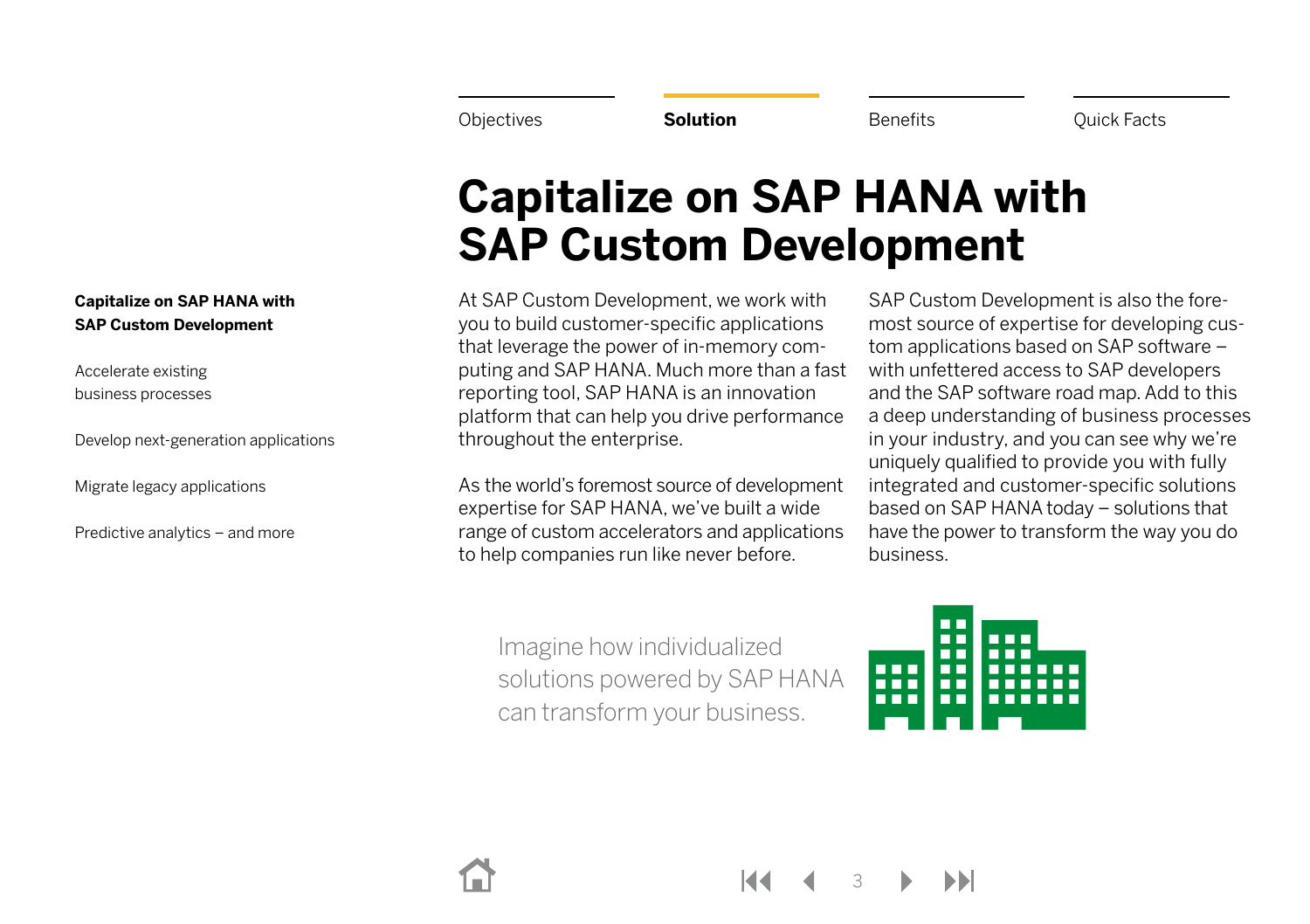## <span id="page-3-0"></span>**Accelerate existing business processes**

Data residing on slow servers using traditional disk storage can sometimes impact business process performance. SAP Custom Development can help you overcome this challenge, using SAP HANA as a secondary database for your SAP solution to speed up the dataintensive business processes that are most important to you. You'll be able to read data more quickly, do complex calculations on mass data, and return results instantaneously – improving performance dramatically.

Are your business processes slowing you down? Go faster – and run better – with SAP Custom Development.

For example, we built a custom application in the chemical industry that quickly checks new recipes in product development to enable compliance with a vast array of local legal regulations. Using SAP HANA to speed up existing processes, we have demonstrated how the new application can cut processing time down from 20 minutes to less than 4 seconds. This improves scientist productivity and drives down the cost of new product development.



4

[Capitalize on SAP HANA with](#page-2-1)  [SAP Custom Development](#page-2-1)

**[Accelerate existing](#page-3-0)  [business processes](#page-3-0)**

[Develop next-generation applications](#page-4-0)

[Migrate legacy applications](#page-5-0)

[Predictive analytics – and more](#page-6-0)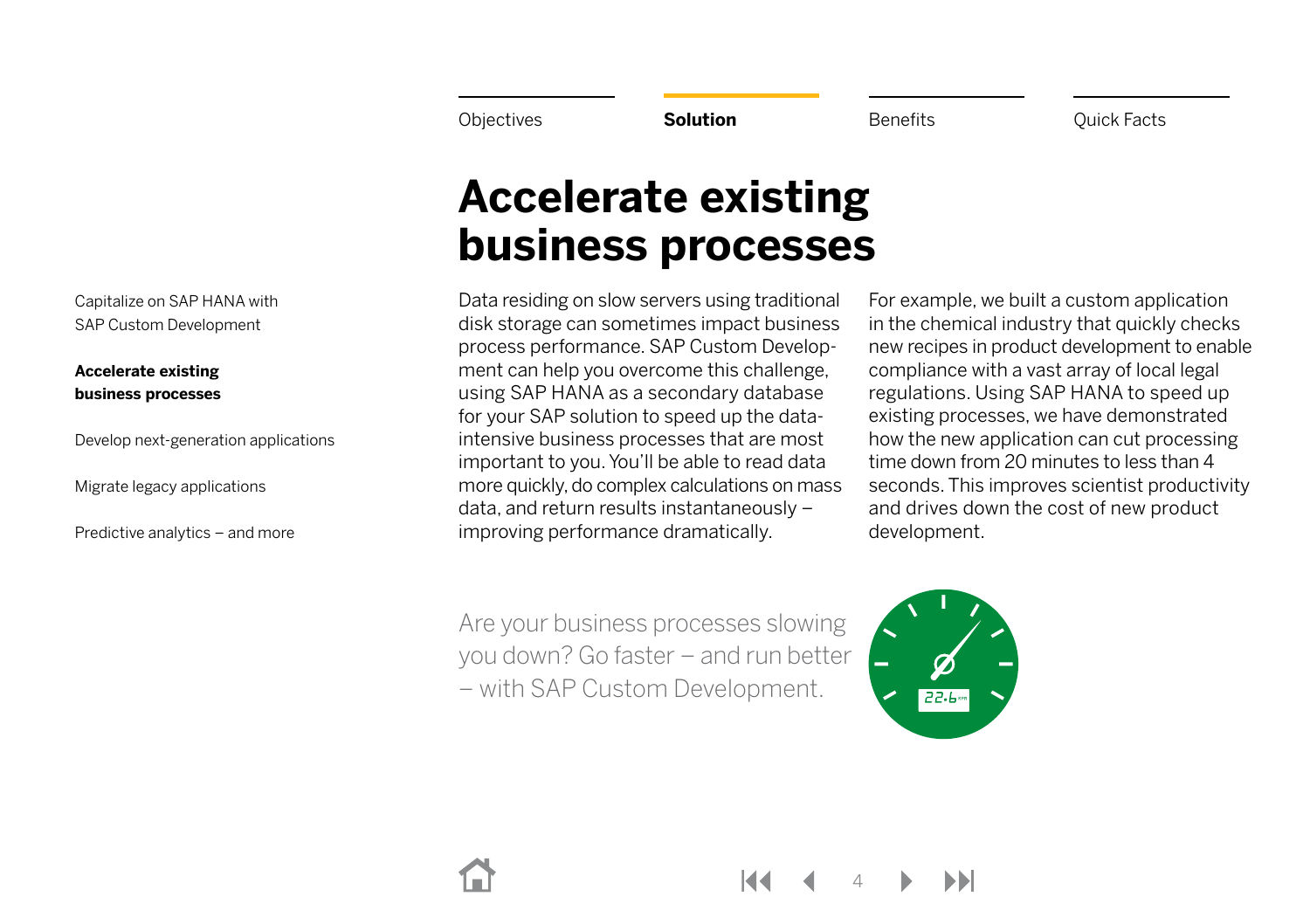# <span id="page-4-0"></span>**Develop next-generation applications**

SAP Custom Development can help you develop next-generation applications that bring together analytical, predictive, and transactional functionality so that you can get the most out of your data in real time. Whether you want a stand-alone application or one that integrates with other SAP or non-SAP solutions in your environment, we help you take full advantage of in-memory technology to drive better business performance.

Take, for example, a custom passenger recovery application we built in the airline industry that calculates alternative passenger itineraries after major flight schedule disturbances. Our experience shows that homegrown solutions using traditional database approaches can take up to 20 minutes to return alternative passenger itineraries. With SAP HANA powering the new application, we've shown how airlines can cut this down to just 10 seconds. This can help airlines save millions – while substantially improving customer satisfaction.

With applications built by SAP Custom Development, you can take control of your business like never before.

[Capitalize on SAP HANA with](#page-2-1)  [SAP Custom Development](#page-2-1)

[Accelerate existing](#page-3-0)  [business processes](#page-3-0)

#### **[Develop next-generation applications](#page-4-0)**

[Migrate legacy applications](#page-5-0)

[Predictive analytics – and more](#page-6-0)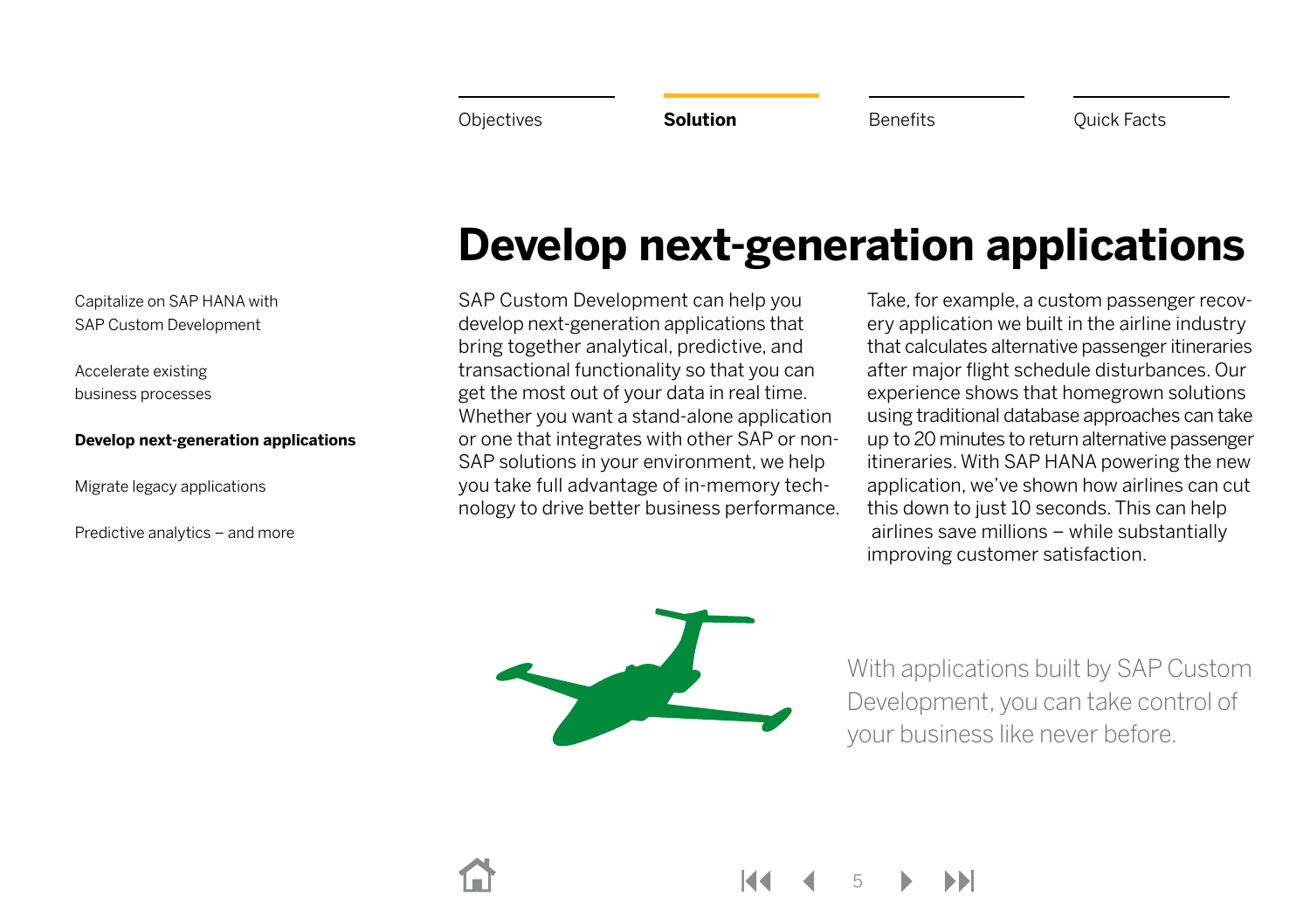[Capitalize on SAP HANA with](#page-2-1)  [SAP Custom Development](#page-2-1)

[Accelerate existing](#page-3-0)  [business processes](#page-3-0)

[Develop next-generation applications](#page-4-0)

#### **[Migrate legacy applications](#page-5-0)**

[Predictive analytics – and more](#page-6-0)

# <span id="page-5-0"></span>**Migrate legacy applications**

If you're running outdated legacy applications that are nearing the end of their lifecycle, SAP Custom Development can help. By rebuilding your applications on the SAP HANA platform, we can help you modernize your IT environment for greater efficiency and better performance. And by minimizing database licenses and reducing administrative effort, you'll achieve a lower total cost of ownership (TCO). For example, we are building a custom application that calculates and tracks intercompany profit and transfer prices using a single, standalone global application running on SAP HANA – eliminating the need for different and disparate legacy applications. This helps reduce data maintenance duties, eliminate overlapping business processes, and dramatically reduce TCO.

Turn the old into new – and optimize your business in the process.



6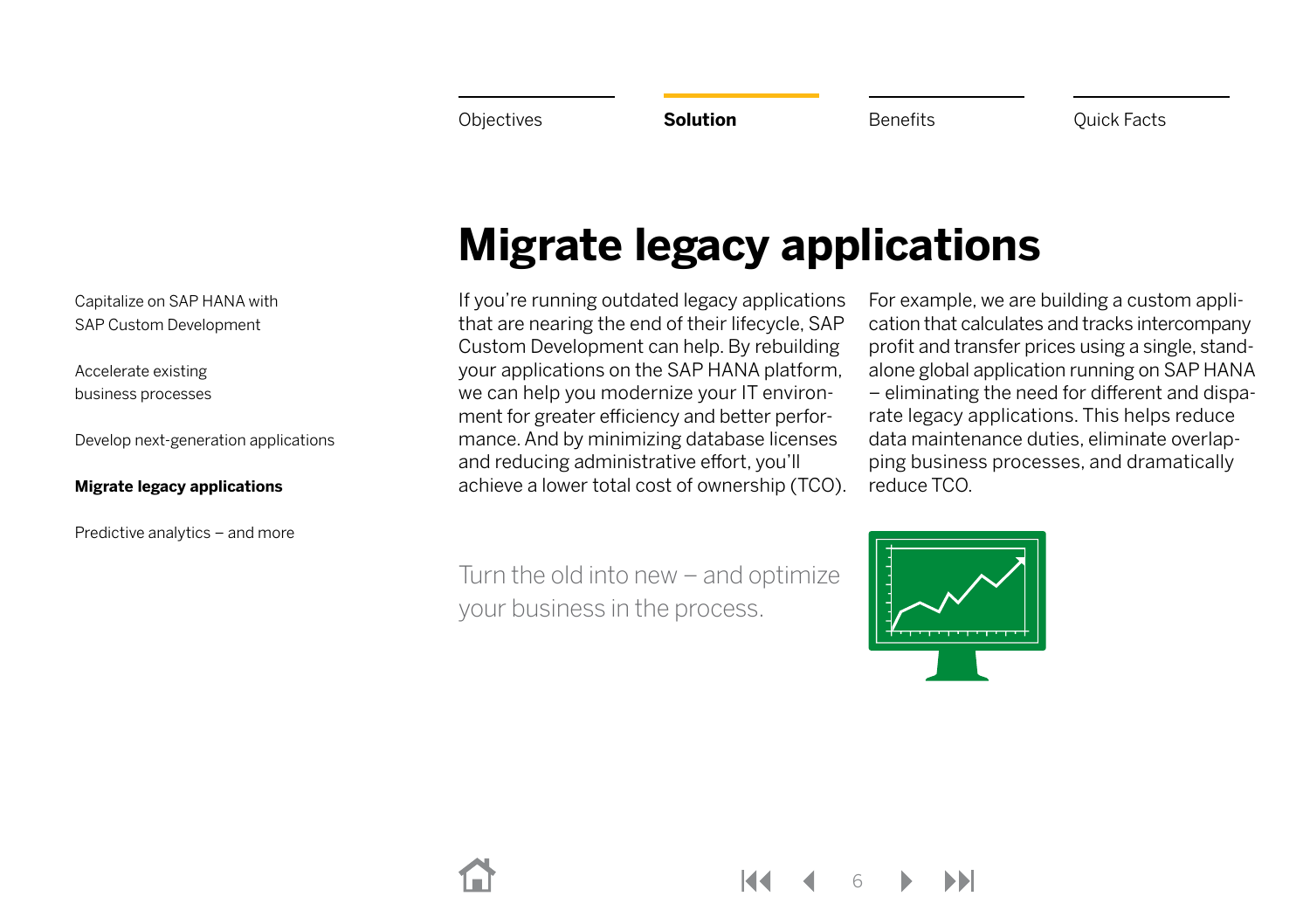[Capitalize on SAP HANA with](#page-2-1)  [SAP Custom Development](#page-2-1)

[Accelerate existing](#page-3-0)  [business processes](#page-3-0)

[Develop next-generation applications](#page-4-0)

[Migrate legacy applications](#page-5-0)

**[Predictive analytics – and more](#page-6-0)**

# <span id="page-6-0"></span>**Predictive analytics – and more**

In addition to those already discussed, SAP Custom Development can address a wide range of other business challenges – such as predictive analysis. Here, we help you spot trends out of massive amounts of data with applications that use scientific forecast modeling and optimization techniques – all based on a deep understanding of your industry. For example, we built a custom application in the retail industry using sophisticated algorithms and SAP HANA for analyzing transaction data in real time. This custom solution has proven to improve the effectiveness of promotional strategies and increase revenues by identifying products that drive drag-along sales.

We can also help you leverage the power of SAP HANA to enhance the value of standard SAP applications that may already exist in your environment. Such enhancements, done in alignment with the standard development group at SAP, can help put you ahead of the curve in your industry.

For any solution we develop, we also offer support services to help you protect your investment. These services provide the same proven support tools and processes as for standard SAP software. As a result, they can help you speed issue resolution, streamline upgrades to the base software, and help ensure optimal operations by minimizing maintenance activities for your internal IT organization.

7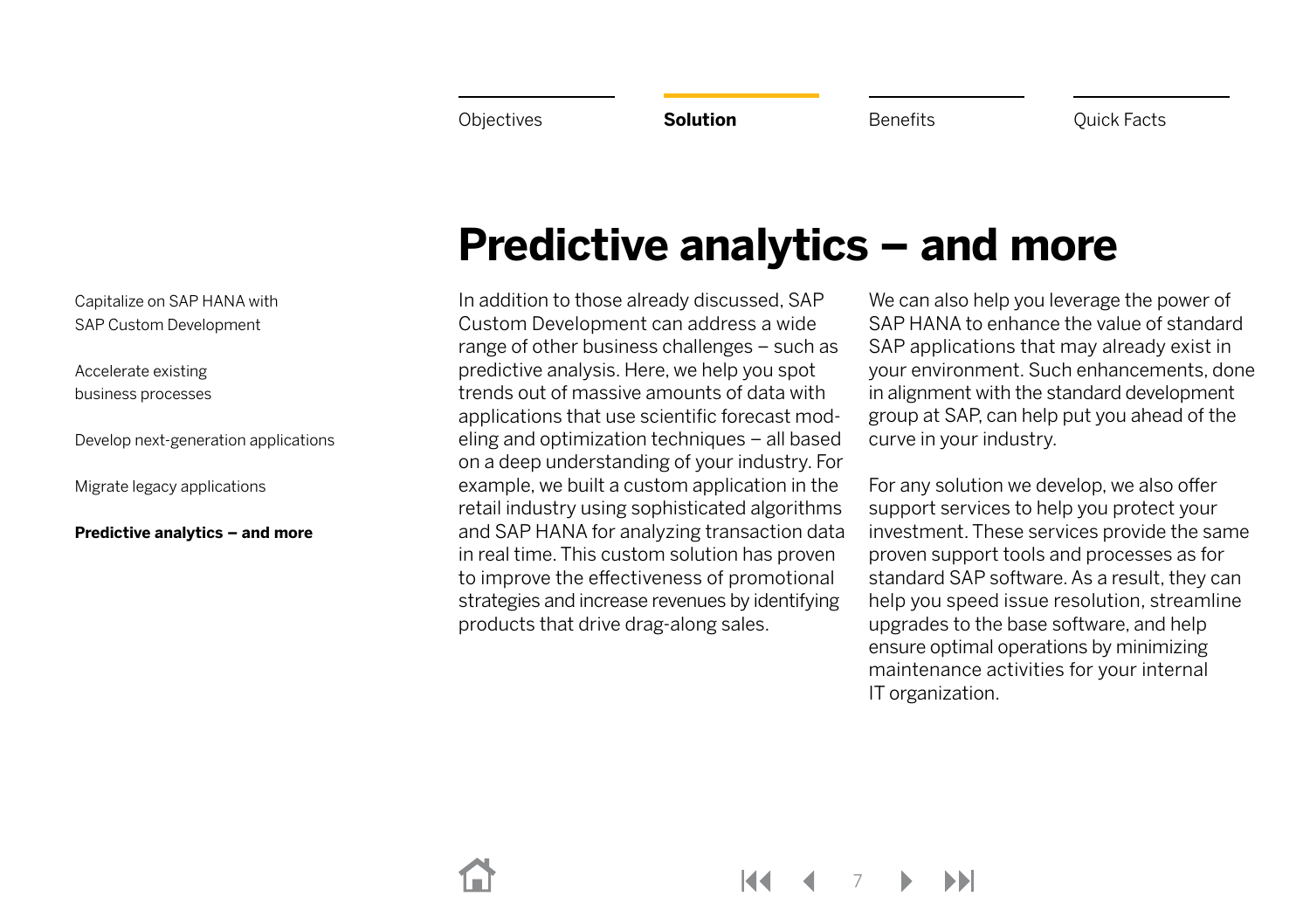<span id="page-7-0"></span>

# <span id="page-7-1"></span>**Less risk, more success, and a fast ROI**

What do the development services offered by SAP Custom Development mean to you? What does your organization stand to gain by working with us?

One of the clearest benefits is reduced risk on the road to competitive advantage. By working with SAP Custom Development, you have the world's leading experts in developing custom solutions powered by SAP HANA at your disposal – which helps ensure the highest possible quality. We'll help you find the best ways to leverage the strength of SAP HANA to meet the challenges that are unique to your

industry and your business in particular. And if issues arise, we provide maintenance services and have access to the developers who built SAP HANA. No other organization can help get the answers you need in less time.

All of this means faster time to value for fast ROI. When you work with us, you know you're working with an organization of experts who have done it all before. Your projects go smoothly – and you're up and running quickly with powerful new functionality that puts your business far ahead of the curve and out in front of the competition.

We put the world's most experienced developers of solutions powered by SAP HANA at your disposal.



8

**[Less risk, more success,](#page-7-1)  [and a fast ROI](#page-7-1)**